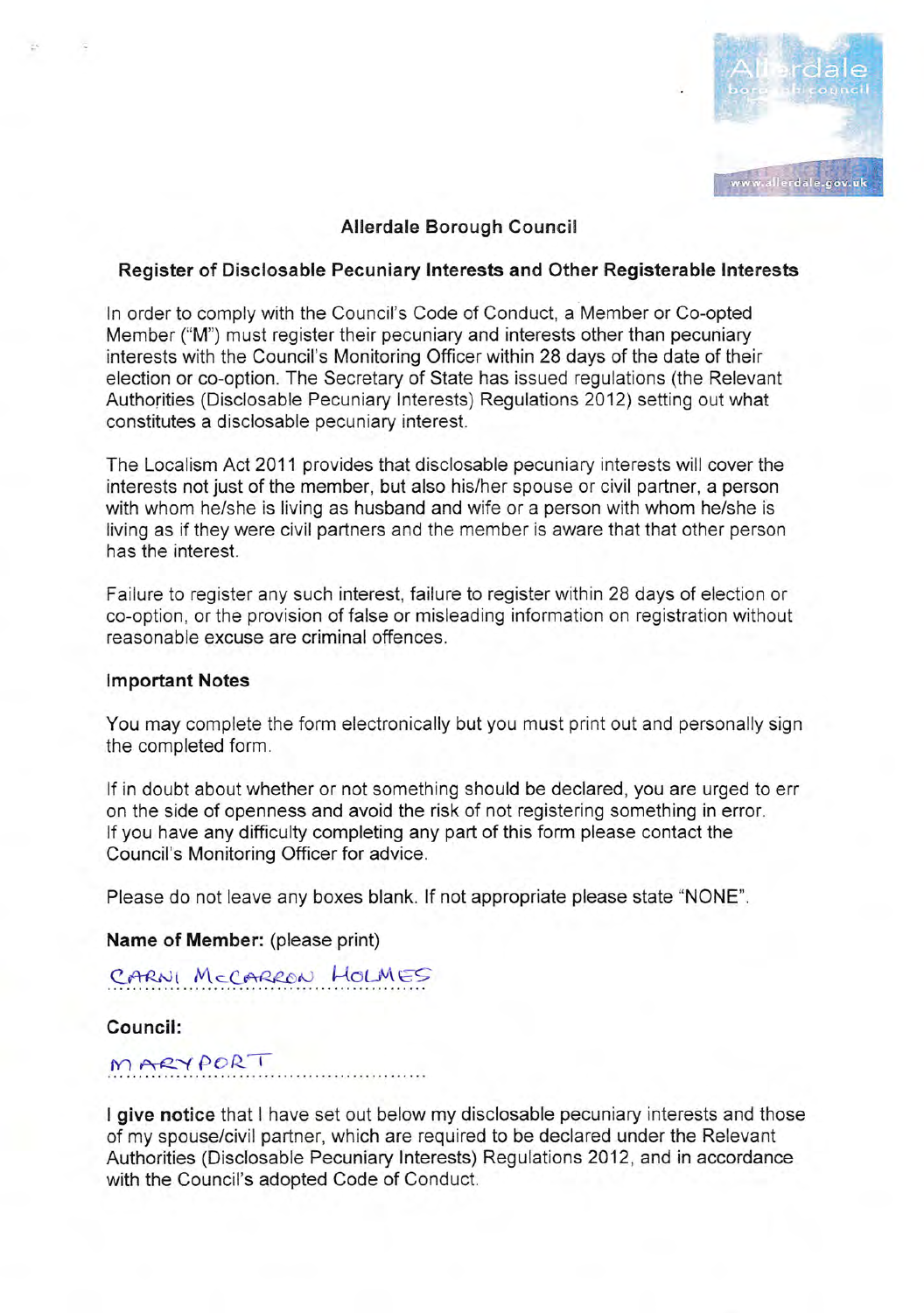# **Disclosable Pecuniary Interests**

1. Any employment, office, trade, profession or vocation carried on for profit or gain.

You should show every employment, office, trade, profession or vocation that you and your spouse/partner receive remuneration for other than simply repayment of expenses – a good example is would you have to declare for income tax purposes.

Give a short description of the activity concerned; for example 'Computer Operator' or 'Accountant'.

Where you hold an office, give the name of the person or body which appointed you. In case of a public office, this will be the authority which pays you.

PEARSON PROFESSIONAL CENTRES-

2. Any payment or provision of any other financial benefit (other than from the relevant authority) made or provided within the relevant period in respect of any expenses incurred by M in carrying out duties as a member, or towards the election expenses of M.

This includes any payment or financial benefit from a trade union within the meaning of the Trade Union and Labour Relations (Consolidation) Act 1992.

You should declare the name of any person or body that has made any payments to you towards your expenses as a councillor or towards your election expenses. You do not need to declare the amounts of any payments, only the name of the person or body making them.

It refers to payment of election expenses by a third party  $-$  you do not need to declare if you pay your election expenses yourself. This would usually mean a political party at election time.

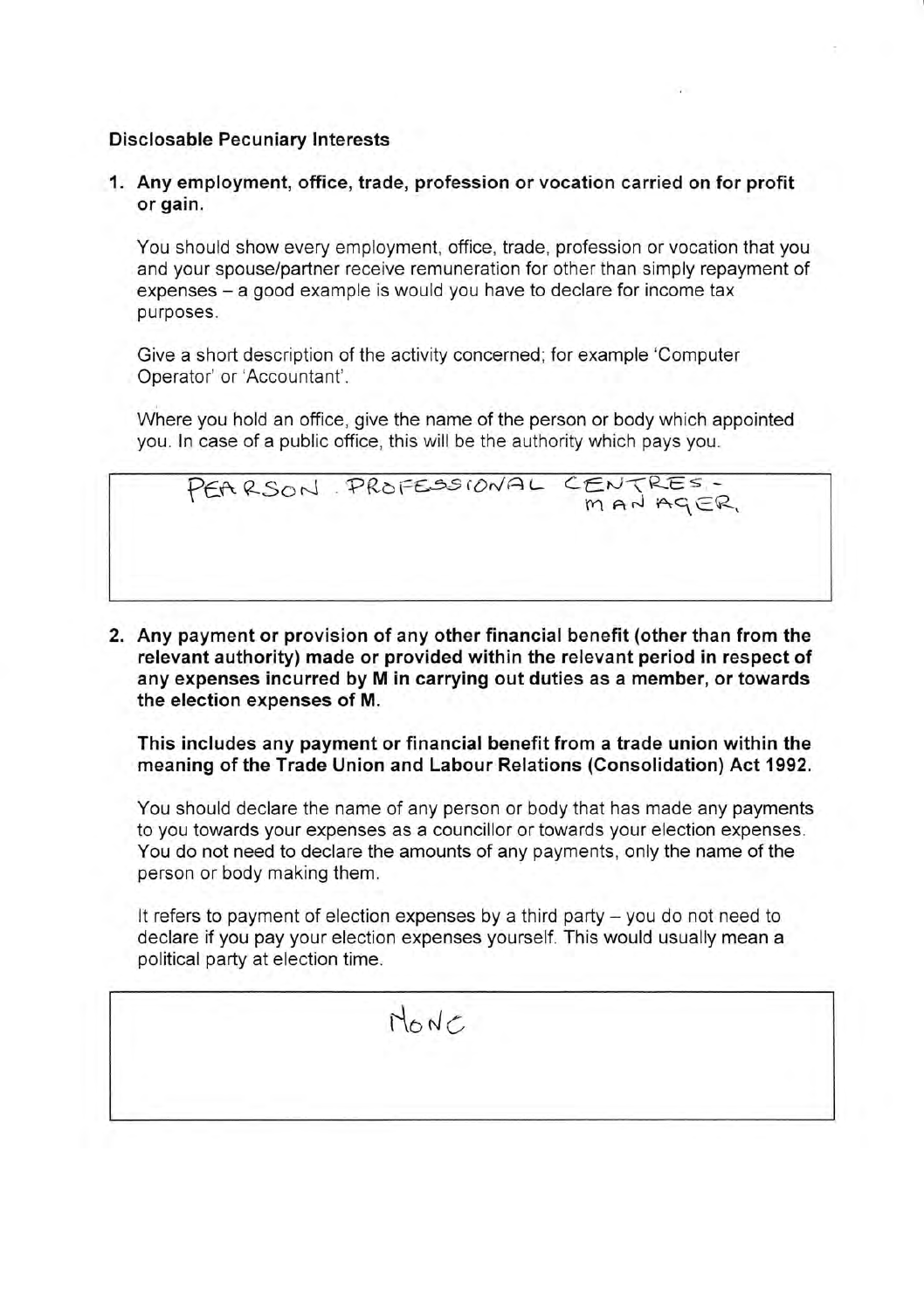- 3. Any contract which is made between the relevant person (or a body in which the relevant person has a beneficial interest) and the relevant authority-
	- (a) under which goods or services are to be provided or works are to be executed; and
	- (b) which has not been fully discharged.

You should list any contract made between yourself or your spouse/partner or a body in which either of you have a beneficial interest and the Council (or an organisation contracted to carry out business on its behalf).



## 4. Any beneficial interest in land which is within the area of the relevant authority.

You should include any land and buildings in the area of the Borough in which you or your spouse/partner have a beneficial interest. You should give the address or a brief description to identify it. If you live in the Borough you should include your home under this heading whether as owner, lessee or tenant.

You should also include any property from which you receive rent, or of which you are the mortgagee.

Any land in the Borough area in the ownership of a charity or organisation of which you or your spouse/partner are a trustee should also be included in this section.

"Land" also includes any buildings or parts of buildings.

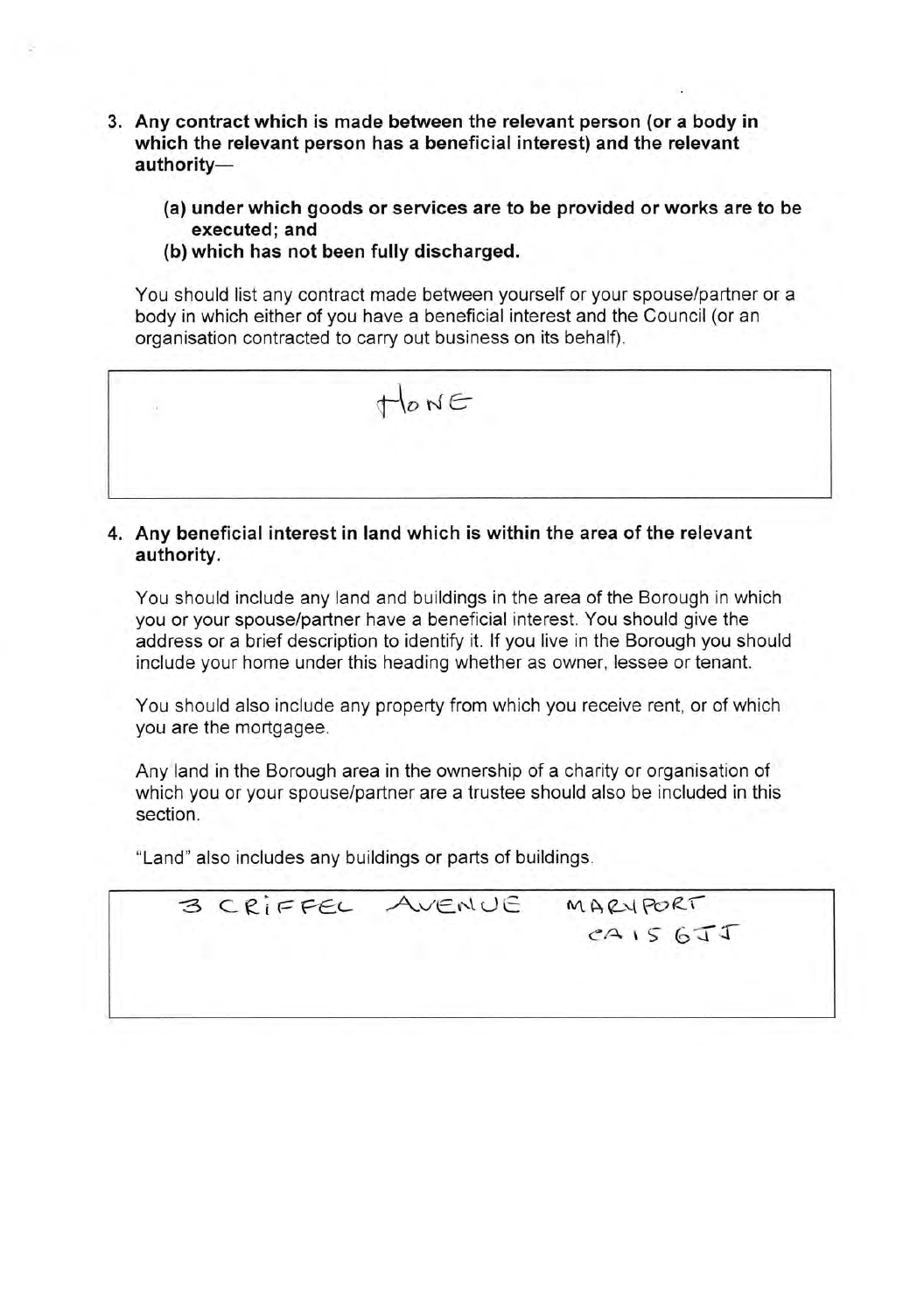#### 5. Any licence (alone or jointly with others) to occupy land in the area of the relevant authority for a month or longer.

You should include land in the area of the Borough which you or your spouse/partner have a right to occupy, but neither own nor have tenancy of. You should give the address or a brief description to identify it.

"Land" includes any buildings or parts of buildings.

6. Any tenancy where (to M's knowledge)-

- (a) the landlord is the relevant authority; and
- (b) the tenant is a body in which the relevant person has a beneficial interest.

You should declare any properties which you or your spouse/partner rent from the Council, or which is rented by a business which you or your spouse/partner owns or partly owns.

flod <sup>o</sup>

 $T^{\text{lo}}N^{\text{E}}$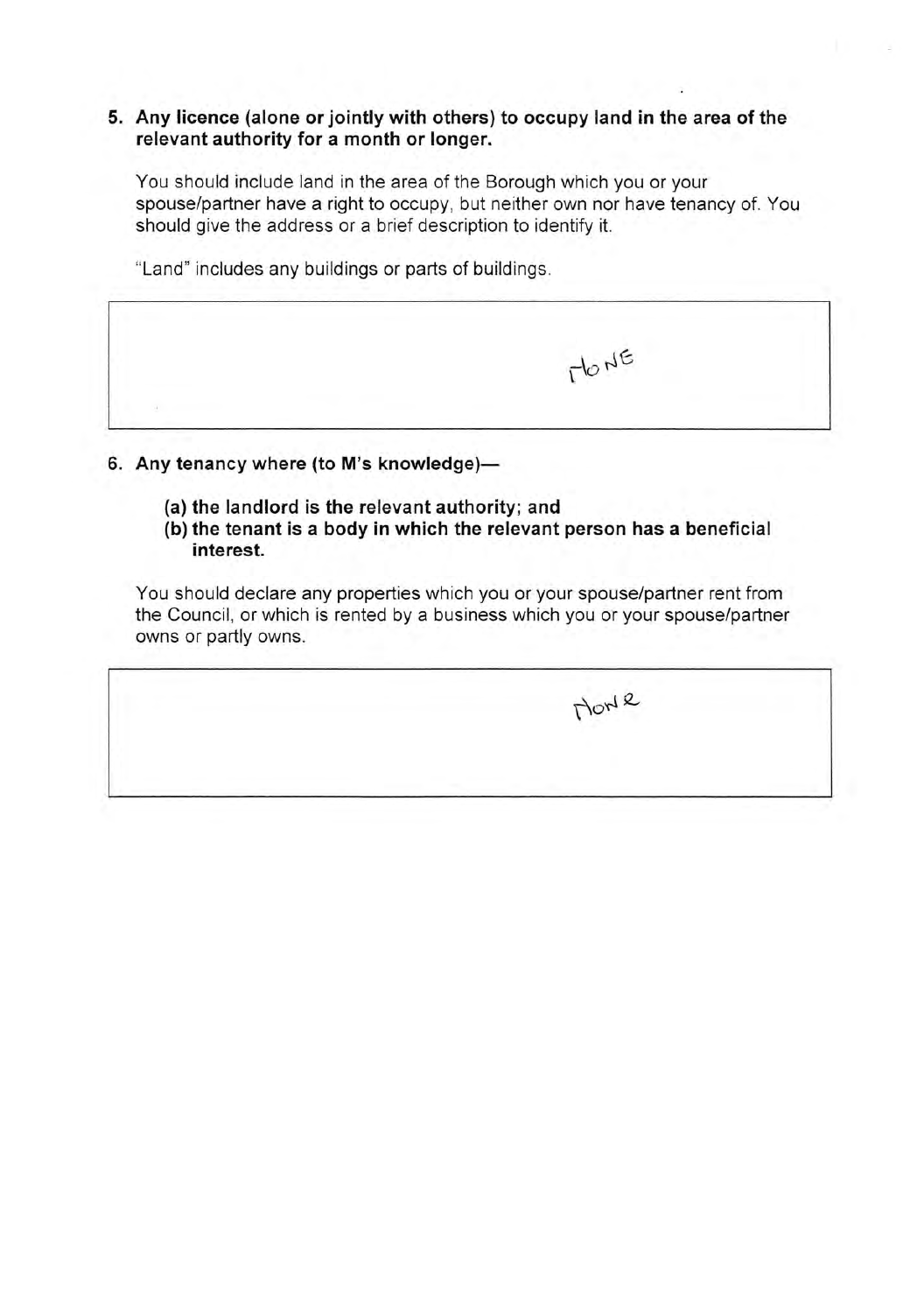- 7. Any beneficial interest in securities of a body where-
	- (a) that body (to M's knowledge) has a place of business or land in the area of the relevant authority; and
	- $(b)$  either-
		- (i) the total nominal value of the securities exceeds  $£25,000$  or one hundredth of the total issued share capital of that body; or
		- (ii) if the share capital of that body is of more than one class, the total nominal value of the shares of any one class in which the relevant person has a beneficial interests'exceeds one hundredth of the total issued share capital of that class.

You should list the names of any companies, industrial and provident societies, co-operative societies, or other bodies corporate that (to your knowledge) are active in the Borough and in which you or your spouse/partner have a substantial interest. You do not need to show the extent of your interest.

You have a substantial interest if you own shares or other securities in the company with a nominal value of more than £25,000 or more than 1/100th of the issued share or securities. lf there are several classes of shares or securities, the fraction of 1/100th applies to any of these classes.

The company or body corporate is active in the Borough if it has land or a place of business in the Borough.

NONE

#### Other Registrable Interests

These interests are what the Council has determined should be entered into the authority's register of interests

8. Details of any body of which you are a member, or in a position of general control or management, and to which you are appointed or nominated by the Council.

You should include the names of any bodies of which you have been appointed to represent the Council and the position you hold on those bodies.

 $WESTFICLD$   $HOOSIRS$   $Assonation/$ -BOARD  $W$  $FMSER$